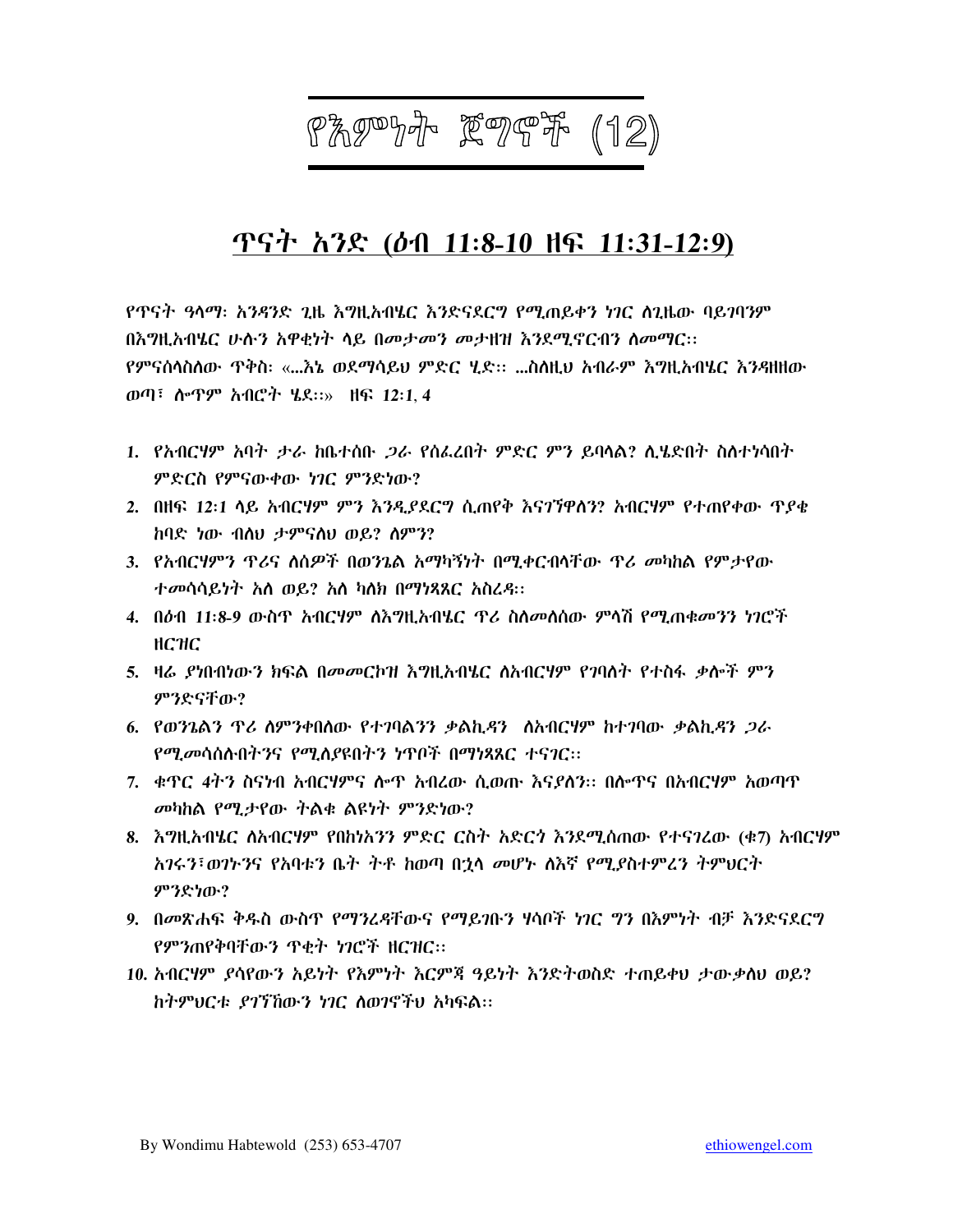## ጥናት ሁለት (ዕብ 11:17-19 ዘፍ 22:1-19)

የጥናት *ዓ*ላማ፡- እምነታችን የተመሰረተው በልዑል አምላክ ሁሉን ቻይነትና በእርሱ ባህርይ ላይ እንጂ የፌስግነውን ነገር በማግኘታችንና ባስማግኝታችን ላይ መሆን እንደሌስበት ስመማር፡፡ የምናሰሳስስው ጥቅስ፡ «አብርሃም እግዚአብሄር *ሙታንን* ሲያስነሳ እንደሚችል ተገንዝቦ ነበር፣ ይስሃቅንም ከሞት የመነሳት አምሳያ ሆኖ አገኘው::» ዕብ 11:19

- 1. በዘፍ 22:1-2 ውስጥ አብርሃም እንዲያደር ጋቸው የተጠየቃቸውን ነገሮች በሙሉ  $HCHC::$
- 2. ቁ 3ትን ስታነብ አብርሃም የወሰዳቸው እርምጀዎች ምን ምን ነበሩ?
- 3. በዚህ ምንባብ ውስዋ አብርሃም በእውነት እግዚአብሄርን ለመታዘዝ ቆርጧል ለማለት የሚያስችሉን ሃሳቦች የትኞቹ ናቸው?
- 4. በዘፍ 22:3-11 የምታያቸውን ተዋኛኞች በሙሉ ዘርዝር:: አሽከሮቹ ከአብርሃምና ከይስሃቅ *ጋራ* አብረው *እንዳ*ይሄዱ የወሰነባቸው ምክንያቶች ይሆናሉ ብስህ የምታምንባቸውን ሃሳቦች በሙሱ ዘርዝር።
- 5. ልጁን ስመስዋት ሶስት ቀን ሙሉ መጓዙ በአብርሃም ላይ ነገሩን ሊያከብድበት የሚችል ምን ሁኔታ አስ ትሳስሀ?
- 6. ይህ ምንባብ ስለ ይስሃቅ የሚነግረን ብዙ ነገር የሰም፡፡ በእር*ጋታ* በማንበብ ስለ አብርሃም ልጅ ከክፍሉ ምን ነገሮችን ማየት ትችላለህ?
- 7. ዕብ 11:19ን በጥንቃቄ አንብብ፡፡ በዚህ ክፍል መሰረት አብርሃም ልጁ ከሞት እንደሚነሳ *አ*ምኗል ወይ? *አዎን* ካልክ አስረዳ። ካልሆነ ግን አብርሃም *ያመነ*ው ምን ነበረ?
- 8. አብርሃም ይስሃቅን መልሶ አንደሚያስነሳው አብርሃም በእርግጠኛነት የሚያውቅ ቢሆን ልጁን እንዲሰዋ መጠየቁ ፌተና ይሆን ነበረ ወይ? ስምን?
- 9. ዕብ 11፡19 ሳይ አብርሃምን ስንመለከት እምነቱ ያረፌው በአምሳኩ ችሎታ ሳይ እንጂ በይስሃቅ መነሳት ሳይ እንዳልነበረ ይታያል። ከዚህ የእምነት ሰው ስህይወትህ የምትማሬው ነገር ምንድነው?
- 10. ከአብርሃም ህይወት የተማርነውን ወደፊት በህይወታችን ተግባራዊ ልናደርግ ስለምንችልባቸው መንገዶች ተወያዩባቸው፡፡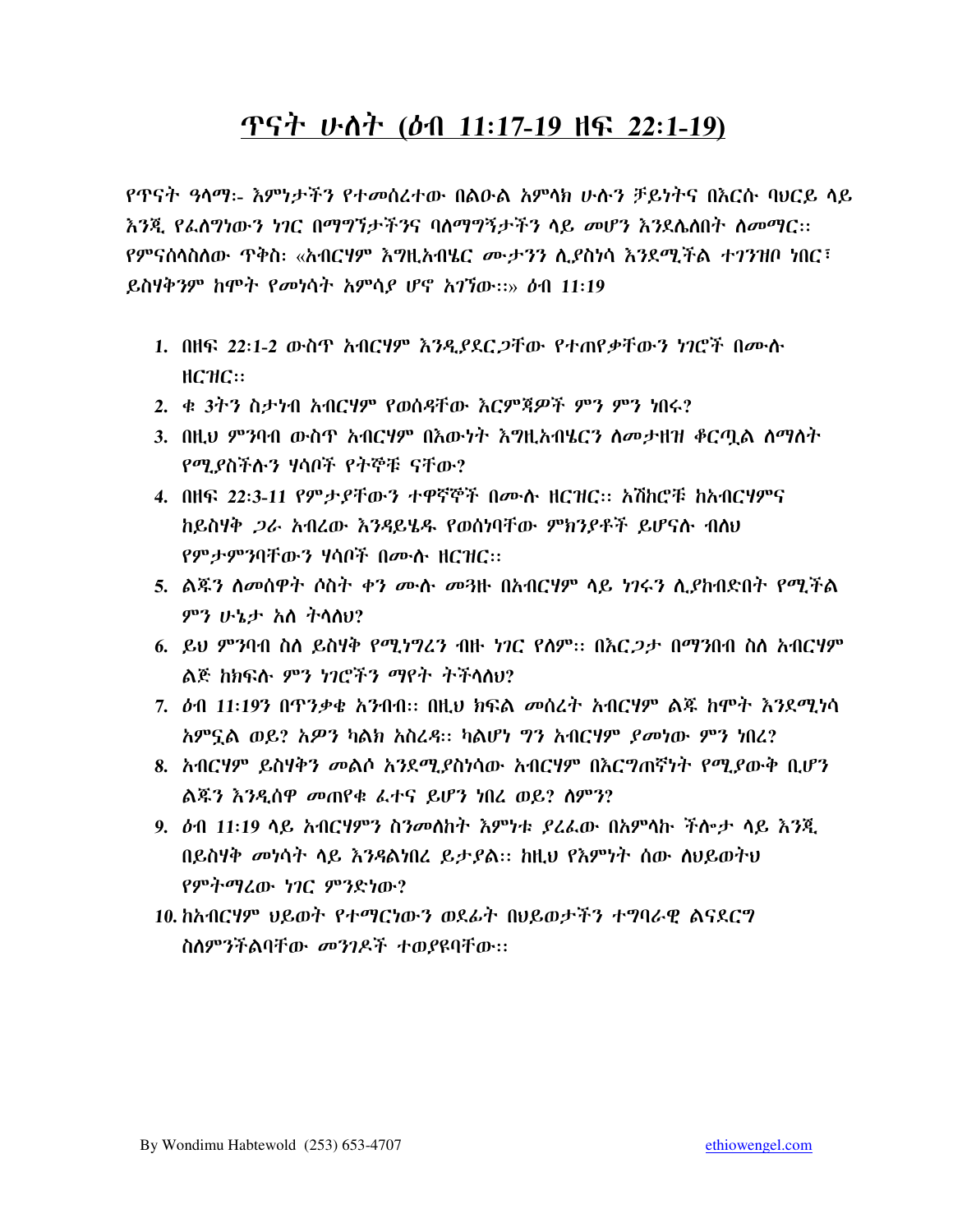## <u> ዋናት ሶስት (ዕብ 11:24-28)</u>

የጥናት ዓላማ፡- በህይወታችን የሚገጥሙንን አስቸ*ጋ*ሪ ሁኔታዎች ለመ*ጋ*ፌጥ ከፊት ለፊታችን በእምነት የምናየው ተስፋ ሲኖረን እንደሚገባ ስመማር፡፡

የምናሰሳስስው ጥቅስ፡ «...ወደፊት የሚቀበስውን ብድራት ከሩቅ ተመልክቷልና።» ዕብ 11፡26

- 1. በዕብ 11:24-28 ባለው ምንባብ ውስጥ *ሙ*ሴ በ<u>አም</u>ነት አደረ*ጋ*ቸው የሚላቸውን ሶስት ነገሮች ተናገር።
- 2. ይህንን ክፍል ስናነብ ሙሴ ምርጫዎች እንደነበሩት ይነግረናል፡፡ ሙሴ የነበሩትን የምርጫ ዓይነቶች ዘርዝር። የእርሱ ምርጫ ምን ሆኖ ተገኘ?
- 3. «ሙሴ ካደን በኃላ...» ስምንድነው ይህ ክፍል የሙሴን እምነት የተሞላ ውሳኔ ከእድንቱ *ጋራ ማያያዝ ያ*ስፈለገው? ይህ ስእኛ ህይወት *መን*ፈሳዊ ትርጉሙ ምንድነው?
- 4. ቀ 25 ሳይ «ሰጥቂት ጊዜ በሐጥያት ከሚገኝ ደስታ ይልቅ...» ይህንን ሲል ጸሐፊው ሲጠቁመን የፌስገው የትኛውን ደስታ ነው?
- 5. አንድ አማኝ ቁ 25 ትን ብቻ በመመርኮዝ በእርግጠኛነት ደስታንና መከራን በተመለከተ ለ.ናንር የሚችላቸውን እውነቶች በመዘርዘር ተናንር::
- 6. ሙሴ በዚህ ክፍል የተዘረዘሩትን የእምነት እርምጃዎች ሁሉ ስመውሰድ እንዲደፍር ያስቻለው *ነገር ምን*ድነው? «ወደፊት የሚቀበለው ብድራት» በመባል የሰፌረው ምን እንደሆነ የእግዚአብሄርን ቃል በመመርኮዝ አስረዳ::
- 7. ቁ 27 ሳይ «የማይታየውንም እንዳየው አድርጎ...» ሲል፣ የማይታየው ነገር ግን ሙሴ ሲያይ የቻስው ነገር ምን ነበረ?
- 8. ከቀሳፊው መልአክ ስመዳን የእስራኤል ልጆች በሙሱ ፋሲካን እንዳደረጉ እናውቃስን፡፡ *ነገር ግን* ስለ *ሙ*ሴ «...ፋሲካን በእምነት አደረገ።» ይሳል። የእርሱ ድርጊት ተለይቶ ለምን በእምነት በመባል ትኩረት የተሰጠው ይመስልሃል?
- 9. በቁ 26 ሳይ «ተመልክቷል» በቁ 27 ደግሞ «የማይታየውን እንዳየው በመቁጠር» ይሳል። በሁስቱም በሥ*ጋ ዓ*ይን የማይታየውን አይቶ ነበረ። አንተስ ዛሬ የምታልፍባቸውን አስቸ*ጋ*ሪ ሁኔታ*ዎች ስሙጋ*ፌዋ የሚያስችልህ ከፊትህ በእምነት የምታየው *ነገ*ር ምንድነው? ከክፍሱ የተማርከውና በውስጥሀ የቀረ ነገር ካስ ስወገኖች አካፍል።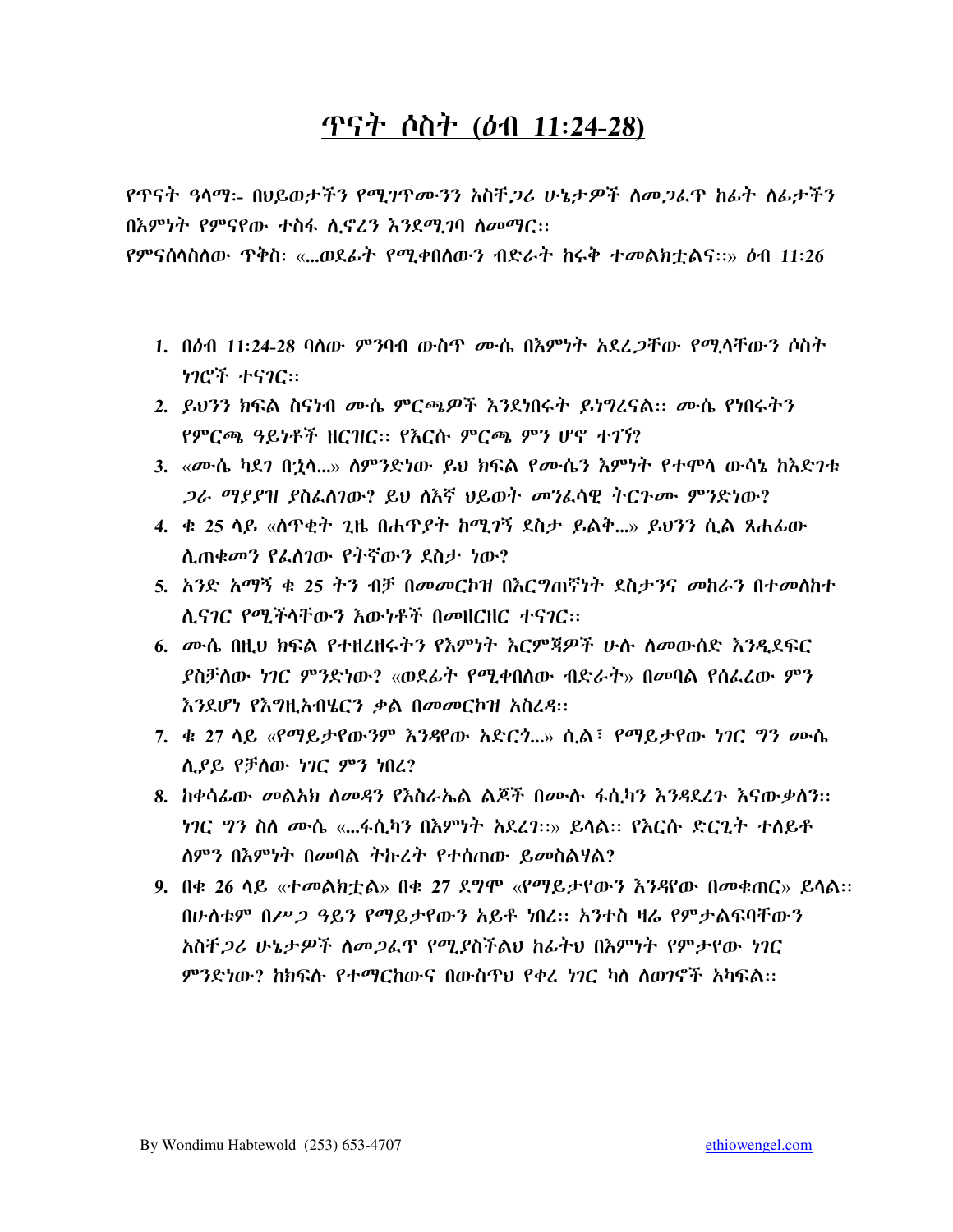## <u> ዋናት አራት (ዕብ 11:30 ኢያሱ 6:1-21 )</u>

የጥናት ዓላማ፡- ምን ጊዜም ቢሆን እምነትን እምነት የሚያስኘው እግዚአብሄር በተናገረው ነገር ሳይ መመስረቱ እንደሆነ ስመማር::

- 1. በቁ 2-5 ላይ እግዚአብሄር ኢያሪኮ የምትፌርስበትን ስኢያሱና ስህዝቡ የሰጣቸውን መመሪያ በቅደም ተከተል ዘርዝር::
- 2. ኢያሪኮን ስማፍረስ የወሰደው ቀናት ስንት ነበረ? ከተማይቱን ስማፍረስ የእስራኤል ልጆች በአጠቃላይ ስንት ጊዜ መዞር ነበረባቸው?
- 3. ከተማይቱን ሰማፍረስ እግዚአብሄር ተጠቀመ ብሰን መዘርዘር ብንጀምር ማን ማንን መጥቀስ እንችላለን?
- 4. በቁ 16 ላይ የሰፌረውን ኢያሱ ስህዝቡ በሙሉ የተናገረውን ቃል ተመልክተን ኢያሱ እምነት አለው ማለት የሚያስችለን ነገር ምንድነው? ቁ 2ትን ተመልከት
- 5. «ስእግዚአብሄር የተቀደሰ ስስሆነ...» የሚሰው በቁ 19 ሳይ የሰፌረው ሃሳብ ምን ማስቱ እንደሆነ ነው የምትረዳው?
- 6.  $\alpha$ . ይሪኮን ያፌረሰው የመሰከቱ መነፋት ነው ወይስ የህዝቡ ጩኸት? ቁ5 ና ቁ20 እግዚአብሄር ያዘዘውን ትዕዛዝና ህዝቡ በተግባር ያዋሉትን በማነጻጸር ተናገር::
- 7. የእስራኤል ልጆች በየቀኑ እየተነሱ ከተማይቱን ሲዞሩና ይህንንም እስት እስት ፌጽመው ወደ ካምፓቸው ሲመስሱ በአዕምሯቸው የሚመሳስሰው ሀሳብ ምን ይመስልዛል?
- 8. «እግዚአብሄር ይህችን ከተማ ሰጥቷችኋል...» ቁ 16 በማስት ኢያሱ በድፍረት እንዲናገር ደስቻለው ነገር ምንድነው? አንድ አማኝ ይህንን ዋቅስ ተጠቅሞ እግዚአብሄር እንደሰጠው አድርጎ መዝመት ይችላል ወይ? ስምን?
- 9. እግዚአብሄር ቃል ንብቶልህ/ተናግሮህ ያውቃል ወይ? ላንተ የተናገረህንና የኢያሱን በማነጻጸር የምታየውን ተመሳሳይነት እንዲሁም ልዩነቱን አስረዳ። እግዚአብሄር የተናገረው ከሚደልፍ ስማይና ምድር ቢደልፍ ይቀስዋልና ብንታመነው አደሳፍረንም።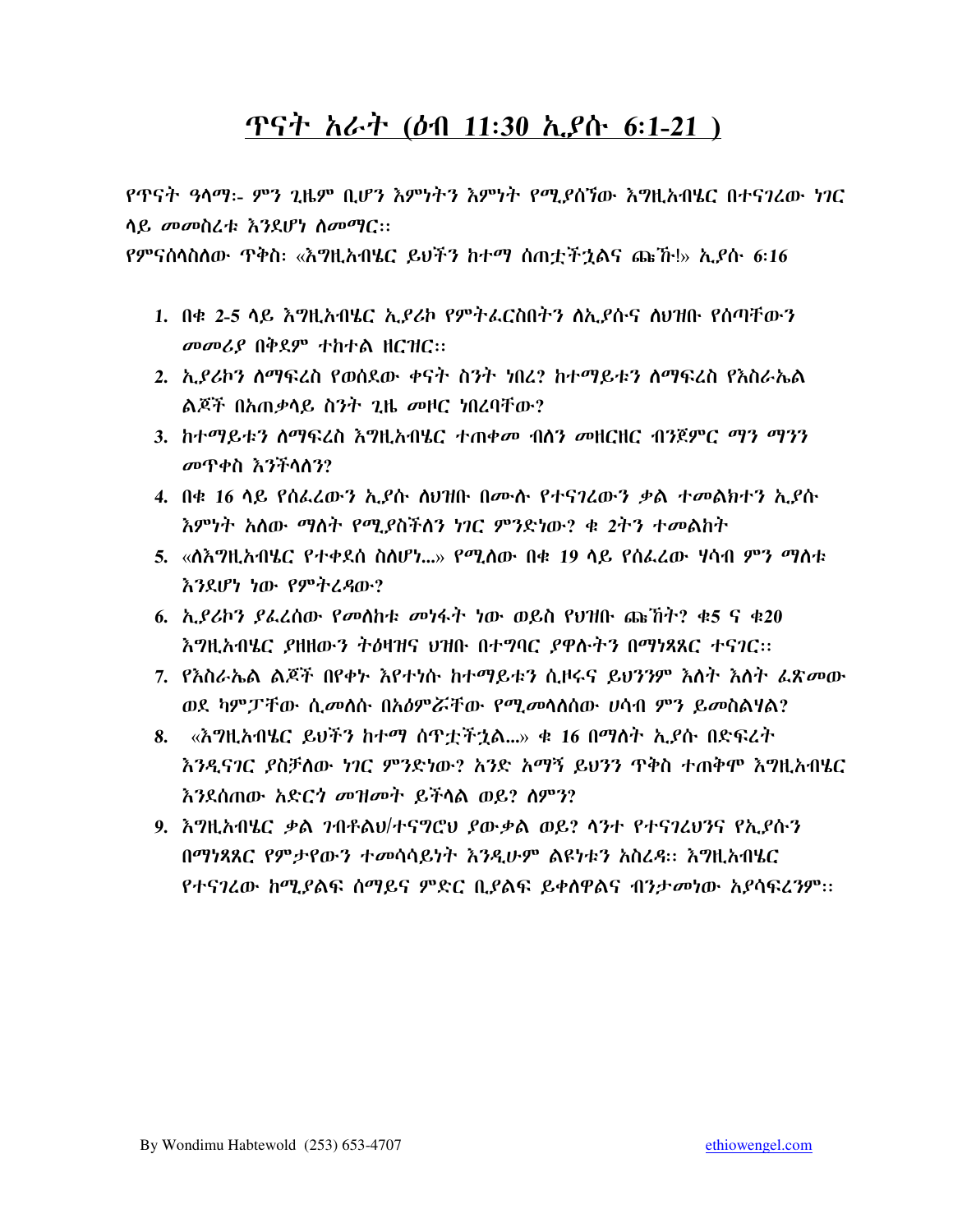# <u> ዋናት አምስት (ዕብ 11:31 ኢያሱ 2:1-24 )</u>

የጥናት ዓላማ፡- የምናውቀውንና የምንችለውን ማድፈጋችን እምነት የማጣት ምልክት እንዳልሆነ  $\Lambda \sigma \sigma \eta C$ ::

የምናሰላስስው ጥቅስ፡ «..ወደምሰጣቸው ምድር ስመግባት የዮርዳኖስን ወንዝ ተሻንሩ» ኢ*ያ*ሱ1፡2 «ሄዳችሁ ምድሪቱን፤ በተሰይም የኢ*ያ*ሪኮን ከተማ ሰልሱ» ኢያሱ 2:1

- 1. በምዕ አንድ ላይ ስህዝቡ የሚፌስገውን ነገር ከተናገረ በጎላ ኢደሱ የወሰደው የመጀመሪያ እርምጃ ምን ነበረ? በዘኅ 13 የተላኩት ሰላዮች ከነዚህ ሰላዮች የሚለዩባቸውን ቢደንስ ሶስት ነገሮች ተናገር።
- 2. ኢያሱ በሰላይነት ሄዶ ምድሪቱን እንደሰለሰ እናውቃለን። ስምንድነው ታዲያ ተጨማሪ ሰላይ መላክ ያስፌስገው?
- 3. በቁ 1-7 መሰረት ረዓብ ወደ ቤትዋ ስንቡት ሰላዮች ያደረገችው ምን ነበረ? ከንጉሱ የደረሳት መልዕክትስ ምን ነበረ? የረአብን ድርጊትና የሰጠችውን ምላሽ ከንጉሱ ጥያቁ *ጋራ እን*ዴት ታየዋስሀ?
- 4. በቁ 8-11 ረ*ዓላ*በ «አው*ቃ*ስሁ» በማስት ስስሳዮቹ የነገረቻቸው ሶስት እውነቶችን ተናገር። ስለ ኢያሪኮ ህዝብ የሰጠቻቸው ጠቃሚ መረጃዎች ምን እንደ ነበሩ ተናገር። ይህን ሁሉ መረጃ መኖሩ ስረአብ ውሳኔ ምን አስተዋጽዖ አድርጓል ታምናሰሀ?
- 5. ዕብ 11:31 ረአብ ሰላዮቹን በእምነት ተቀበለች ያለበት ምክንያት ከምን ተነስቶ ነው?
- 6. ፈአብ ብቻ ሳትሆን የተላኩትም ሰላዮቹ እምነት ያላቸው ሰዎች መሆናቸውን ቁ 14 በምን መንገድ ነው የሚያሳየን?
- 7. ሰላዩቹ በቁ 17-21 ባለው ክፍል ውስጥ መሃላቸው ስለሚጸናበት ሁኔታ የተናገሯቸው ነጥቦች ምን ምን እንደሆኑ ተናገር።
- 8. በዘን 13:26 እና በኢያሱ 2:23 መካከል የሚታይህ አንድ ንልህ የሆነ ልዩነት ምንድነው?
- 9. እግዚአብሄር ምድሪቱን እንደሚሰጣቸው ደ*ጋግ*ሞ ተናግሯቸዋል። ታ*ዲ*ያ ሰላይ መላክ እግዚአብሄርን አለማመን ሆኖ አይቆጠርም ወይ?
- 10. እግዚአብሄር በሀይወተህ እንደሚያደርገው ስተናገረህ ነገር በአንተ በኩል ምን ያህል ዝግጅት አድርገዛል?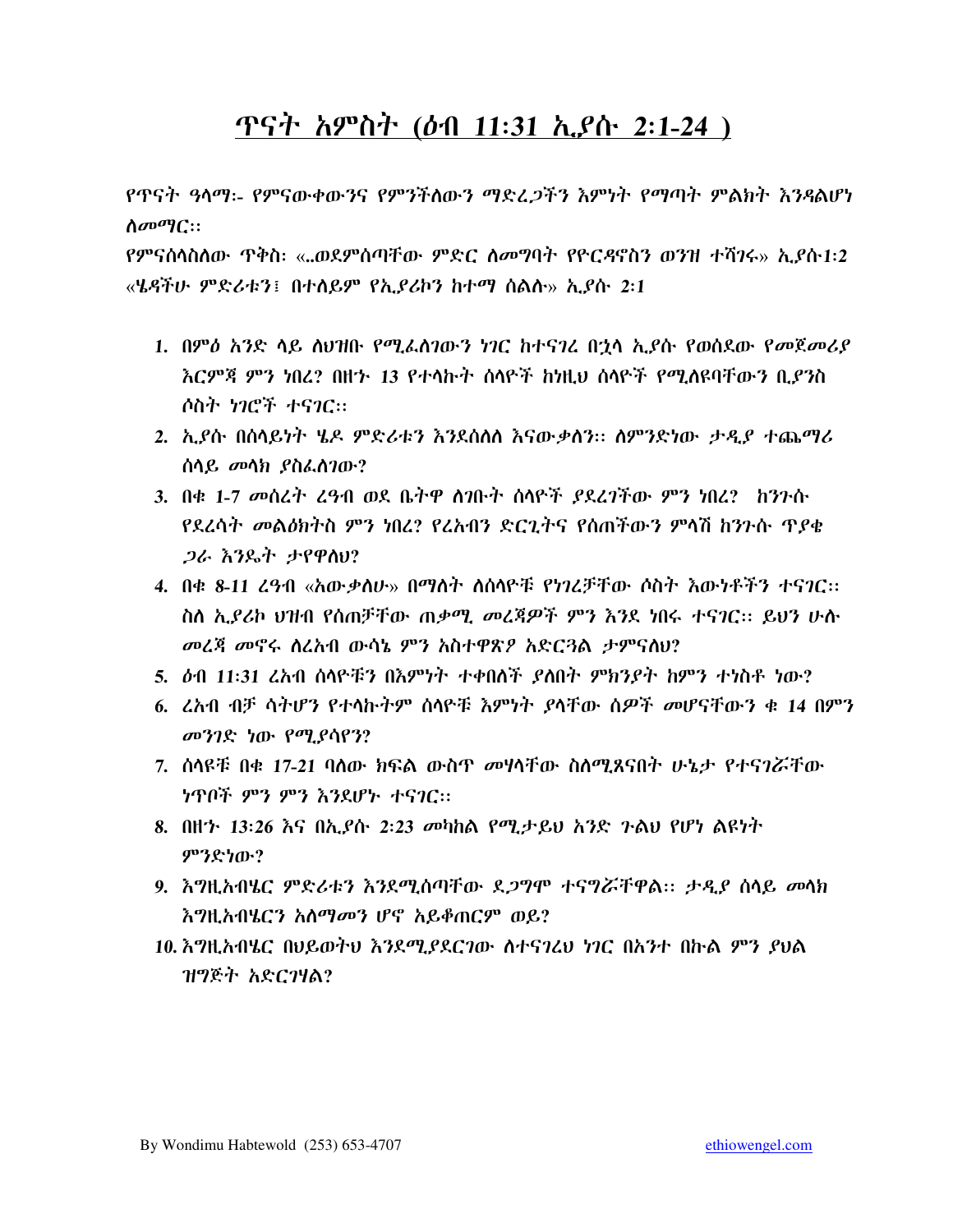# <u>ጥናት ስድስት (ዕብ 11:32-40)</u>

የጥናት ዓላማ፡- እምነት የምንፌልገውን ነገር የምናገኝበት መሳሪያ ሳይሆን እግዚአብሄር የተናገረውን እንደሚያደርግ በማመን የሚያስከፍለው ነገር እንኳን ቢኖር ለመክፌል ዝግጁ  $\omega$ <sub>1</sub> $\gamma$   $\omega$ <sub>1</sub> $\gamma$ <sub>2</sub>  $\lambda$  $\omega$ <sup> $\omega$ </sup><sub>1</sub> $\omega$ :

የምናሰላስስው ጥቅስ፡ «ሴሎቹ ደግሞ የተሻለውን ትንሳኤ ስማግኘት ሲሉ *መ*ትረፍን ንቀው ስሞት ስሚዳርግ ሥቃይ ራሳቸውን ሰጡ፤» ዕብ 11:35

- 1. ይህ ክፍል *ገ*ና የሚጀምረው «እንግዲህ ከዚህ በላይ ምን ልበል?» በማስት ነው። ከጸሐፊው አባባል የምትረዳው ነገር ምንድነው?
- 2. በቁ 32 ሳይ የተጠቀሱት የብሱይ ኪዳን ሰዎች በሙሱ በ*ጋራ ያ*ሳቸው *አ*ንድ *ነገ*ር *ምን*ድነው? በዚህ ዝርዝር ውስዋ *መግ*ባቱ የሚ*ያ*ስገርምህ ሰው አለ ወይ? አለ ካልክ የትኛው እንደሆነ ተናገር።
- 3. በቁ 32 እንደምናየው መሳፍንት፤ነንስታት፤ካህናት፤ነብደት ሁሉ አንልግሎታቸውን በእምነት ስላከናወኑ በእምነት ጀግኖች ውስጥ እንደሰፌሩ እንመስከታሰን፡፡ ይህ ስእኛ የሚያስተምረን ነገር ምንድነው?
- 4. በቁ 33 ሳይ «እነዚህ» በማስት የጠቀሳቸው ሰዎች ያሳስፉት ልምምድና በቁ 35 ሳይ «ሌሎቹ» በማስት የጠቀሳቸው *ያ*ሳስፉት ልምምድ ልዩነት ምን እንደሆነ አስረዳ። በተለይ የኋለኞቹ ያስፉበትን በግልጽ መናገሩ ሰዎች ወደ ጌታ እንዳይመጡ አያደርግም ወይ?
- 5. በቁ 35-38 ሳይ የሰፌሩት ተሸናፊ መስለው የሚታዩ ሰዎች ለምንድነው የእምነት ጀግኖች ተብለው ከሚጠሩት *ጋ*ራ ስማቸው እንዲሰፍር የሆነው? እነዚህን ስዎች የእምነት ሰዎች ሲያሰኛቸው የቻለው ነገር ምኑ ነው?
- 6. ጸዛራው ከአቤል ጀምሮ ያሉትን የእምነት ጀግኖች በመዘርዘር እኛ እንድንማረው የፌስገው ዋነኛ ትምህርት ምንድነው? እኛን ከነዚህ ስዎች በበስጠ በእምነት ልደራምዱን የሚያስችሱን ምክንያቶች አሱ ብስህ ታምናስህ ወይ? አሱ ካልክ ዘርዝራቸው።
- 7. ቋ 39-40ን በድ*ጋሚ.* አንብቡና ጸሐፊው *ምን* ስማስት እንደፈስን ተወ*ያ*ዩበት።
- 8. በዚህ ክፍል የምትመሰከተውን በተሰይም በቁ 35-38 ላይ የሰፌሬውን ሃሳብ ስለ እምነት ካስህ አመሰካከት *ጋ*ራ እንዴት ታነጻጽረዋስህ? ይህንን ክፍል መማርህ እምነት የሚለውን ሃሳብ በተመለከተ ምን የተለየ ሃሳብ እንደተማርክ ለወንኖችህ አካፍል።